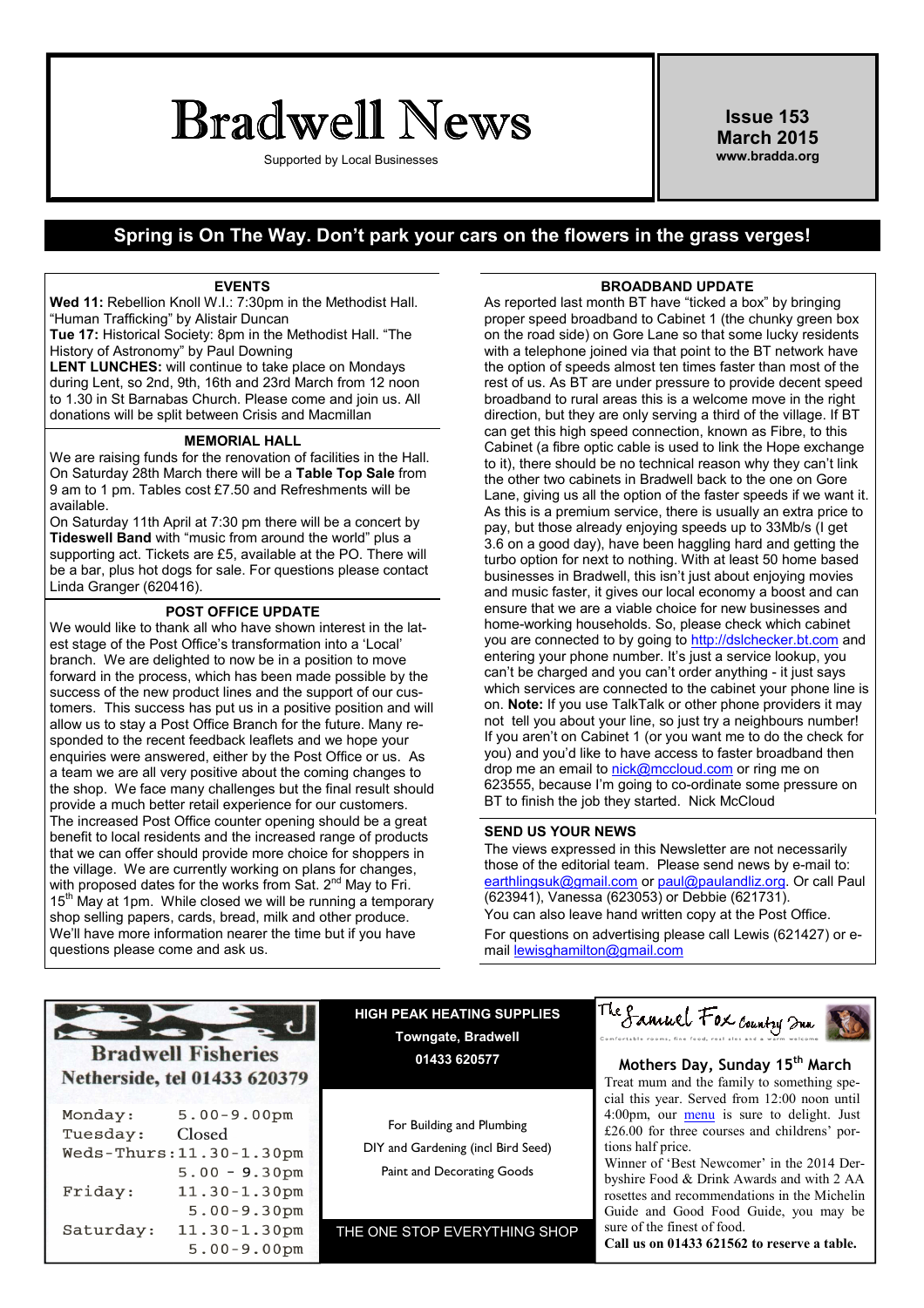## Bradwell News

### PC NOTES

2015 Parish Council Elections: Parish Council elections are held every 4 years and as they were last held in May 2011, they fall due again in May 2015. For the sake of administrative and cost efficiency they will take place on the same date as the General Election and DDDC elections, on Thursday  $7<sup>th</sup>$ May. The ten elected candidates from our Parish Council election will then take office from Monday 11th May. If you are thinking of standing as a candidate for Bradwell Parish Council, then guidance and the required forms can be obtained from DDDC by calling 01629 761335 or from the DDDC website at www.derbyshiredales.gov.uk/yourcouncil/elections/2015-elections/town-and-parish-council-

#### elections.

The deadline for submissions is 4 pm on 9th April 2015. Further information will be posted in due course on the Parish Notice boards at the Memorial Hall.

Preparation for Winter: Following the recent heavy snow and ice the parish council has surveyed all salt grit bins in the parish (some 40 in number) for the third time this winter. We have arranged for 24 of the PC owned grit bins to be refilled and have requested other grit bin owners (e.g. county council) to refill theirs as well. It would be nice to think that this will be the last time we need to do it for this winter, but if necessary further refills will be ordered. Please remember, the grit in these bins is for use only on public roads and pavements, not for use on private drives and paths. If you wish to grit your own property, you must make your own arrangements. Neighbourhood Plan: PDNPA is currently progressing the development of the Bradwell Plan, the first one to be sought in the Peak District National Park. Following some consultation responses, the PDNPA has decided to extend the consultation period to 8 weeks. The effect of this extended consultation period is that the final step, the village referendum, will not now be able to take place at the same time as the elections on  $7<sup>th</sup>$  May. Once the current round of consultations is complete, the Plan will be submitted to scrutiny by an independent examiner before being put to the village. Newburgh Engineering Site: Council and the PDNPA were

approached by a developer for our views on a possible development on the Newburgh site. Council discussed the various aspects of the proposal and concluded that, although there were some areas of concern, we are broadly in favour of the proposal. The developer will now undertake a detailed financial assessment and, if appropriate, negotiate with Newburgh Estates for the purchase of the site. If the developer decides to proceed then they will have to submit a planning application to PDNPA and Council will be one of the formal consultees on the application. If we reach that point, council will then decide how best to communicate details to residents.

Youth Club: The Club continues to run on Monday evenings in the Sports Pavilion during term times and it is hoped to con-



tinue running until the Easter break. The temporary DCC Youth Leader has kindly agreed to continue to help us during this period. Additional funds are being sought from a variety of sources to underwrite the cost of running the club beyond Easter. For all the latest information, please watch for signs and posters around the village and keep an eye on the Bradwell Youth Club page on Facebook.

Additional Car Parking: The parish council has been working to convert the redundant land on Soft Water Lane (the old Legion site) to provide a number of car parking bays which will be for the use of residents. A planning application required by PDNPA has already been submitted and is presently going through the consultation stage. It is expected that a decision will be made early in March to enable construction to commence.

Village Flower Planters: The Village Flower Planters in the verges at both ends of the village are kindly planted out twice a year by members of Rebellion Knoll W.I., firstly with spring bulbs and then with summer flowers. These displays add a splash of colour to brighten up the village. However, the plastic planters are now showing signs of wear and are in need of replacement. Council is investigating replacing these plastic ones with concrete, and repositioning where appropriate. At the same time we are investigating installing 'Welcome to Bradwell' signs at each end of the village.

S137 Grant Fund: Council considered an application from St Barnabas PCC for a contribution towards the cost of pollarding the 14 trees in the Churchyard, and decided to award a grant of £600 towards the work. There is still some money available this year, so if any village organisation wishes to apply for financial help please contact the Parish Clerk for information. Parish Council Meetings: The Parish Council reserves a short period of time at the start of each meeting for residents to raise matters of concern directly with members. Council meetings are usually held on the first Tuesday of the month in the Methodist Lounge on Towngate and start at 7:30 p.m. The agenda and venue for all parish council meetings are posted in

advance on the notice boards on the Memorial Hall. Contacts:- PC Chair (623941) Parish Clerk (620329)

### BRADWELL SPORTS CLUB

In the White Hart on Friday 17th April at 7.30pm there will be an auction with proceeds to Bradwell Rovers Junior Football. Bradwell Sports Club sends a big thank you to everyone who supported our Disco & Chinese Raffle on Sat 7th February. We raised £717! A donation of £150 has been made to Cancer Research UK in Memory of Alan Holland & Patrick Tibenham.

### THANK YOU

Andy and Mary Oldfield would like to thank everyone who sent cards, thoughts and prayers during Andy's spell in hospital. He is now home and on the road to recovery. Thanks again

### C I STRONG TIMBER SERVICES

Manufacturers of Superior Timber **Buildings** 

Full Range of products available including Large Sheds, Garages, Workshops, Stabling and Field Shelters. A full range of animal housing available. All ground work undertaken

Tel: 01298 873098 / Mob: 0771 5254620

Tideswell Moor, Tideswell, Nr Buxton, SK17 8JD

www.strongtimberservices.co.uk

### MOVING HOME? NEED TO PACK?

Get your cartons and packaging from

### BRADWELL PACKAGING

TELEPHONE: 01433 620590 Bradwell Packaging Services Ltd. Stretfield Mill, Bradwell Hope Valley, Derbyshire S33 9JT

### **SHOULDER OF MUTTON** 01433 620427

Sun 15 Mar - MOTHER'S DAY from 12-6pm Two course Menu for £10.50/ Three courses £13.99 OR: Why not treat MUM to our NEW Shoulder of Mutton AFTERNOON TEA with glass of Prosecco for only £7.99 (Available from 3pm)

Fri 27 Mar - \*NEW\* THAI EVENING. Two courses for only £9.99

Menus for both events available on our website Everyone welcome, booking recommended. Telephone Lynne to reserve your table

> theshoulderofmutton@hotmail.co.uk www.theshoulderatbradwell.co.uk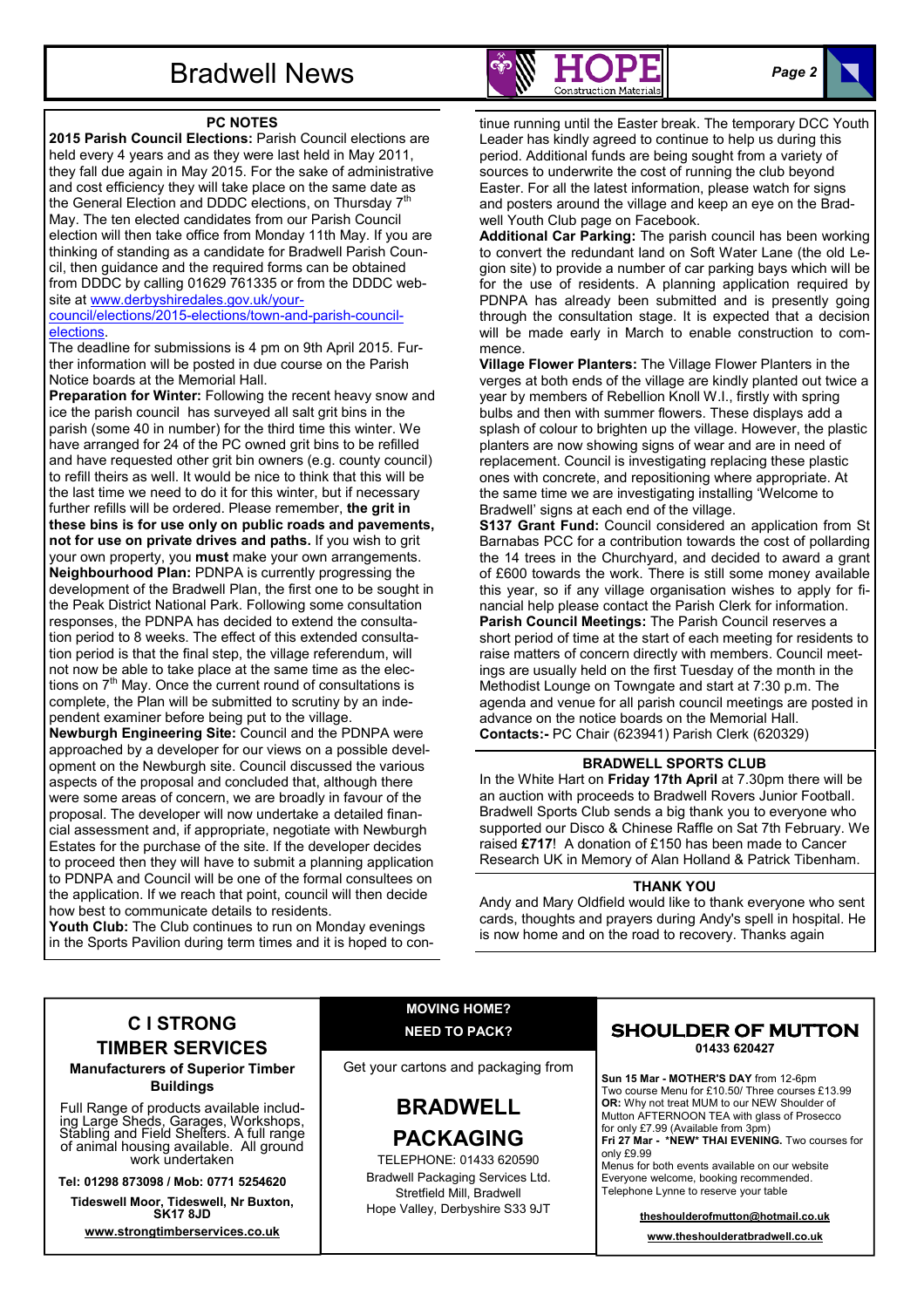### Bradwell News Page 3





### TEDDY BEAR CLUB

Teddy Bear Club continues every Tuesday and Friday during term time from 9.30am until 11.30am. Teddies is held in the Meth-

odist Hall opposite the White Hart pub, and we welcome all mums, dads, grannies, granddads and carers with babies and young children. We are also open to pregnant ladies who would like to join us for a cup of tea and a chat before their little one comes along. We welcome new people with open arms and look forward to seeing you there. Call Kristin on 07814 456519 for more information.

JUNIOR FOOTBALL



For the first time in the History of the league we now have a Lady Chair – Mrs Claire Brown! At a recent committee meeting Mrs Brown reported some excellent news in that the League had received a grant of £3,525 from Dales Housing. This will enable the league

to run mini soccer tournaments this season, trophies, training referees, first aid, and safe-guarding. A big thank you to Derbyshire Dales Housing as this will benefit nearly 400 boys and girls + all the volunteers who make the running of our league possible.

Our first event a Mini Soccer Winter Cup Tournament was on Sunday 22<sup>nd</sup> February. Eleven teams turned out for a very enjoyable day and even though the weather was against us all the boys and girls had a great day. The U8's Wilshaw trophy was presented by the family of the late Mr David Wilshaw a long serving member of the league. A big thank you to Bradwell Rovers Junior Football Club for hosting the event. The results were:

Bradwell were U8 Winners of the Wilshaw Trophy with Hathersage as Runners Up.

U10 Winners of the Bakewell Knights Trophy were Hathersage Hippos with Tideswell as Runners Up

We would very much like to thank the players, managers and parents for their support, and also a special mention for the referees, who are all U16 players in the league - a very well done to them!

The DVFL was originally founded over forty years ago to provide affiliated football for young people in the Hope Valley and surrounding area (10 miles of Eyam Church) Unique in its format in that players are required to play within the agreed

boundaries based upon the Parish in which they live. The reason for this, which is still relevant today, is to give as many young people the opportunity to play whilst preventing an "elite" team forming due to the limited numbers of players available. Boundaries are still agreed yearly at the AGM. Whilst the league has run successfully for a long period, more recently there has been great difficultly governing and enforcing the existing rules, to the point that many decisions have not always been consistent. This has caused frustration and discontent for both committee members and clubs. In addition it has become obvious that as lifestyles and the needs of young people and families have changed the league needed to change to reflect this, whilst hopefully still being able to retain its initial aims and ethos. We have therefore drawn up a questionnaire and are requesting feedback from all interested parties regarding a

positive move forward into the 21<sup>st</sup> Century for our league.

The questionnaire can be found on the Derwent Valley Junior Football website:

http://www.leaguewebsite.co.uk/derwentvalleyjuniorleague Please give us your support and complete the questionnaire.

### HARRY THE HERON

Residents might not know (because I didn't) that the village has a resident heron. For the purposes of this short story we will call him Harry. He (or maybe she?) is quite tame and seems to live locally. One day recently poor Harry was spotted walking along the brook in Softwater Lane all tangled up in a fishing net, clearly distressed. And this is where the heroes and heroines of our story come in, because Margaret Morley called the RSPCA, an unknown gentleman (we'll call him "Fisherman") jumped into the brook and grabbed poor Harry and Sylvia Higgs held a towel over his head (the heron, not "Fisherman") while the net was carefully cut away. Harry was then taken to the Maison Higgs to rest and recuperate and to wait for the RSPCA. They checked Harry over, held his legs while he flapped his wings, and then released him/her to fly away. The story has a happy ending, because Harry has been seen feeding again in the Brook. Well done indeed to all involved!



The date of The Wolfspit Fell Race was incorrect in the last 'News'. The race will take place on Sunday March 22nd at Shatton. The Junior fell race will start at 10.15AM and the seniors at 11 am. The race will commence from the same start point as previous years in Shatton. For further details please visit http://wolfspitfellrace.org.uk



#### MISTER CARPET (John and Steve)

 Visit our Showroom at 428 Ecclesall Road, Sheffield and By Appointment on Aston Industrial Estate, Hope

Samples of carpets and vinyl brought to your home with no obligation.

> Expert Fitting, Personal Service, Free estimates, Own carpets fitted and refitted

No Job Too Small Tel: 0114 268 1733 01433 623700 / 623800 Mob: 07711 753018 / 07803 273172 E-mail: johnmistercarpet@btconnect.com Website: www.mistercarpet.org

### Ye Olde Bowling Green Inn Smalldale: Tel 620450

A warm welcome from all at Ye Olde Bowling Green. Real hand-pulled ales and good home made food.

15th March: Mothers Day Carvery. 2 courses £10.95, 3 courses £13.95. Booking essential to avoid disappointment.

Have a relaxing 2 night stay in our luxury ensuite rooms, Tuesday to Thursday including breakfast and 2 mains off our evening menu each night all for £130.00!! Valid to the end of **March** 



- ELECSA Part P registered
- Reliable, safe, high-quality workmanship
- Professional & respectful of your property
- All work to 17th edition wiring regulations
- Insurance-backed warranties available References available on request
- Free, no-obligation guotes

All aspects of electrical work undertaken, including: Lights · Sockets · Full & part rewires · Consumer units Showers • Alterations • Upgrades

ELECSA



**Contact Stuart Rook** 07590 047104 (mobile) 01433 623838 (Bradwell)